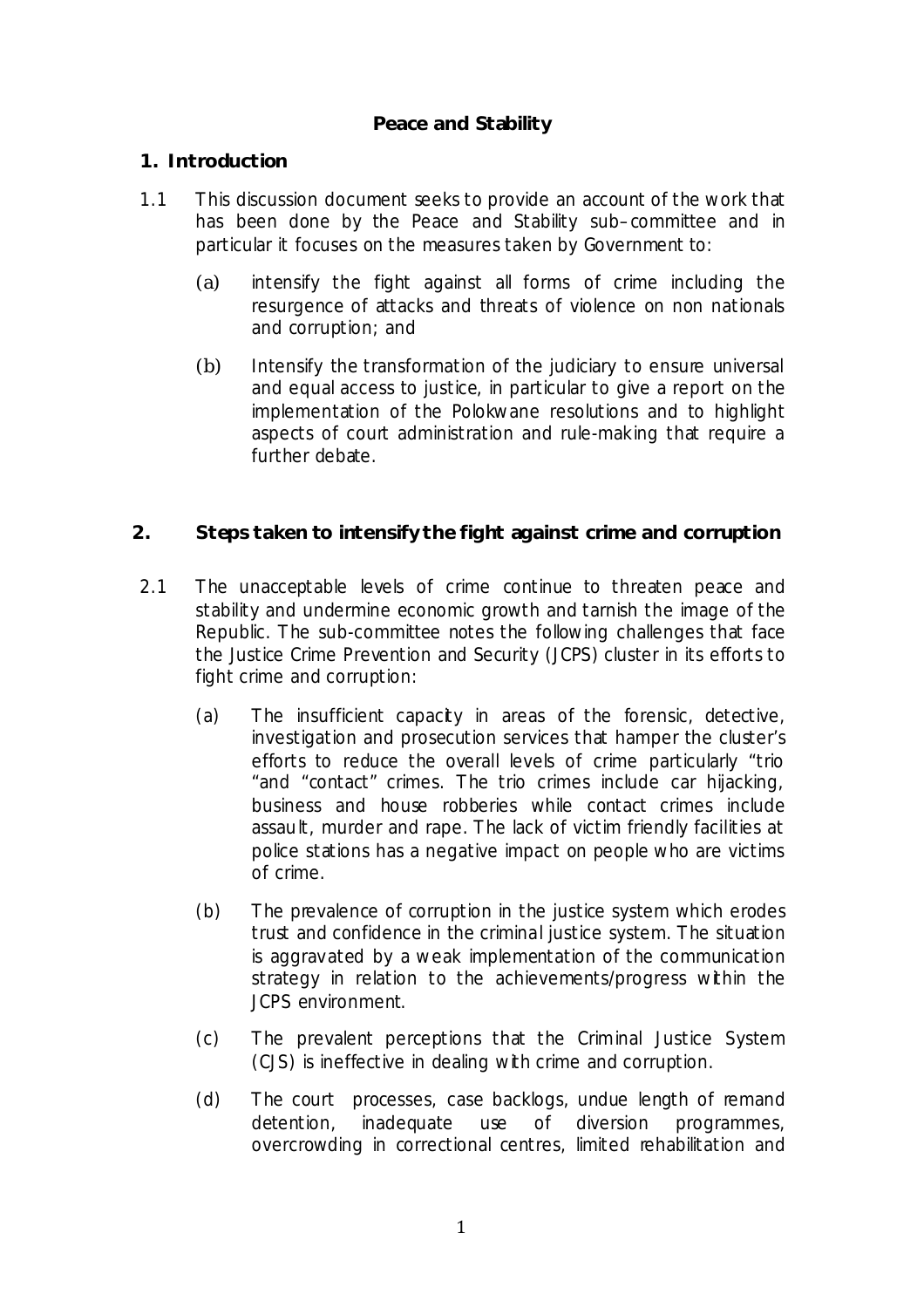welfare programs for first and young offenders are all issues requiring a more coordinated approach.

- (e) The integrity of the National Population Register is under threat and the cluster will put mechanisms in place to combat this threat. There is also a need to effectively manage immigration to ensure national security and contribute to development.
- (f) Cyber crime is a new generation crime which has a negative effect on the economy of the country. It requires a focussed strategy to address it. Investing in research to understand cyber crime as a business for those who commit it, will enable the State to counter cyber crime in addition to the normal crime fighting tactics. In other words, cyber crime requires more sophisticated interventions to get to the core of it.
- (g) The renewed threats and actual incidents of violence against non nationals undermine our Constitution, tarnish the reputation and image of the country against the backdrop of the successful staging of the most spectacular sporting event, the 2010 FIFA World Cup.
- (h) Regular high level meetings led by the Minister of Justice and attended by the JCPS Cluster DG's and the judiciary represented by the Chief Justice will be held to address effective ways to remove obstacles and blockages in the processing of cases from arrest, investigation, prosecution, trial, incarceration and reintegration into society.
- (i) The need to have a multi dimensional and integrated approach on dealing with management and control of our borders so that we are able to effectively curb and combat transnational and/or organised crime. To this end a national Border Management Agency will be established to secure and safeguard the Republic and its interests.
- 2.2 The JCPS cluster is taking drastic steps to address crime and uproot its causes. The short to immediate term interventions include:
- 2.2.1 Establishing, for each province, two dedicated regional courts to deal with corruption cases based on the good experiences and lessons learnt from the successful Dedicated 2010 FIFA World Cup courts. These courts will also deal with the case backlog which is significantly higher in the Regional Courts due to the increased jurisdiction of the court to deal with more serious offences.
- 2.2.2 Establishing a dedicated multi disciplinary task team whose sole mandate will be to deal with corruption related cases. The committee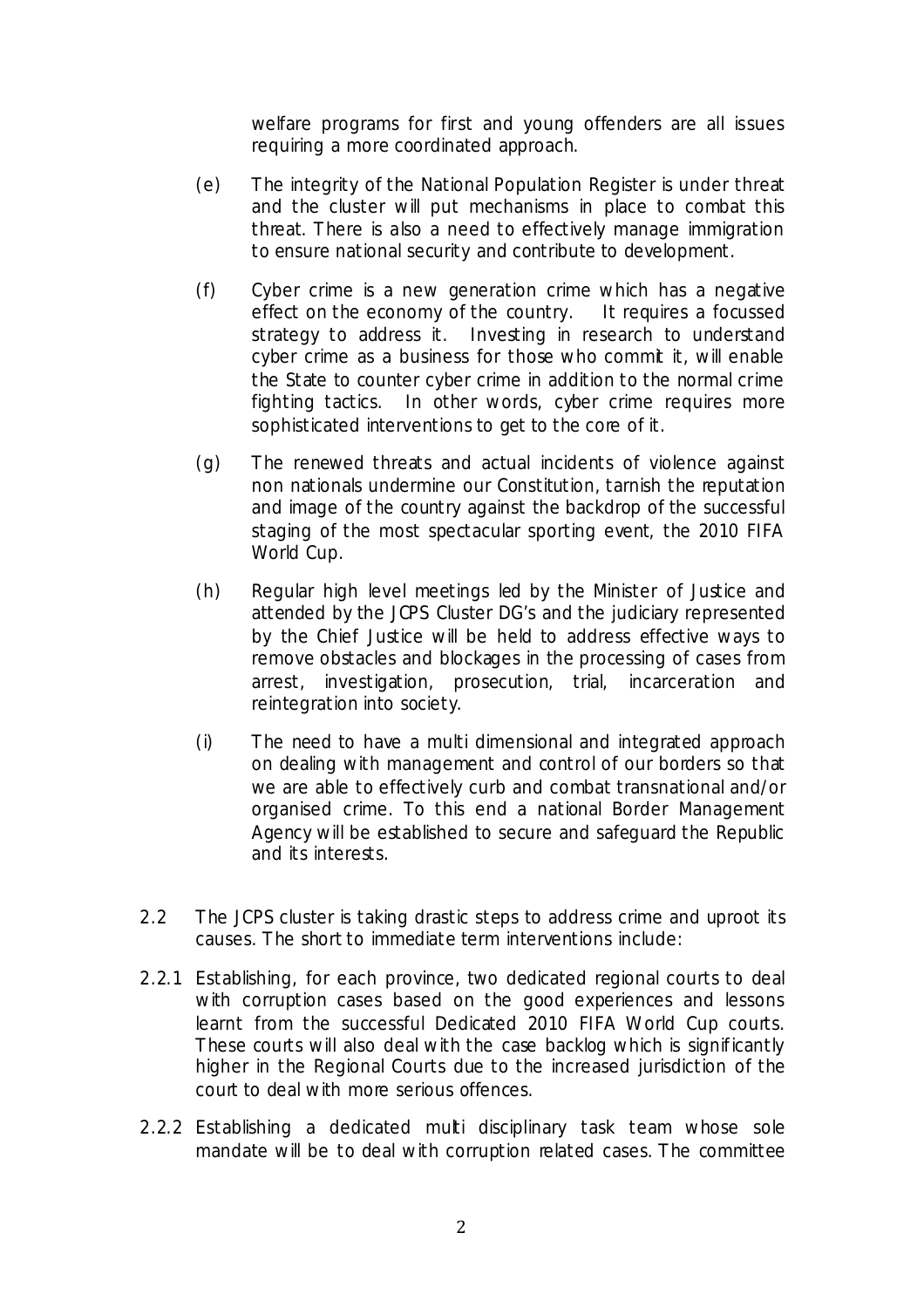would include the Directorate for Special Crimes (the Hawks), the National Prosecuting Authority and the Special Investigating Unit.

- 2.3 With regard to resurgence of the sporadic acts of violence or threat of violence against non nationals the following strong measures need to be taken:
	- (a) the need for the Movement and Government to denounce any crime committed against non-nationals including the xenophobic related attacks and the deployment of security forces in identified flashpoints;
	- (b) where perpetrators of violence and crime against non nationals then these be prioritized and prosecuted and finalized timely to dispel the perceptions that these crimes are not dealt with effectively;
	- (c) where necessary introduce legislative amendments to strengthen the regulatory framework; and
	- (d) implement integrated immigration management strategies and systems, including the review of legislation.

# **3. Accelerating the transformation of the Judiciary**

- 3.1 A radical transformation of the court system and institutional reforms are necessary if South Africans are to enjoy equal benefits and protection of the law guaranteed by the Constitution.
- 3.2 The following are some of the salient deficiencies of the court system which require attention:
	- (a) The Constitutional Court and the Supreme Court of Appeal are both accorded Supreme status by the Constitution thus providing a dual centre (two centres) of jurisprudence.
	- (b) The High Courts, despite their names having been recently been changed to reflect the names of the provinces in which they are situated, still function in terms of the territorial jurisdictions of the pre-1994 boundaries of the defunct TBVC Homelands and RSA territory, hence the North Gauteng High Court exercises jurisdiction over the old Transvaal (which included Mpumalanga, Limpopo, Brits, Potchefstroom, Brits, all of which are, in terms of the Constitution, not part of Gauteng).
	- (c) Regional Courts, although their race and gender demographics have improved significantly since 1994, still carry their Apartheid baggage of excising only criminal jurisdiction through which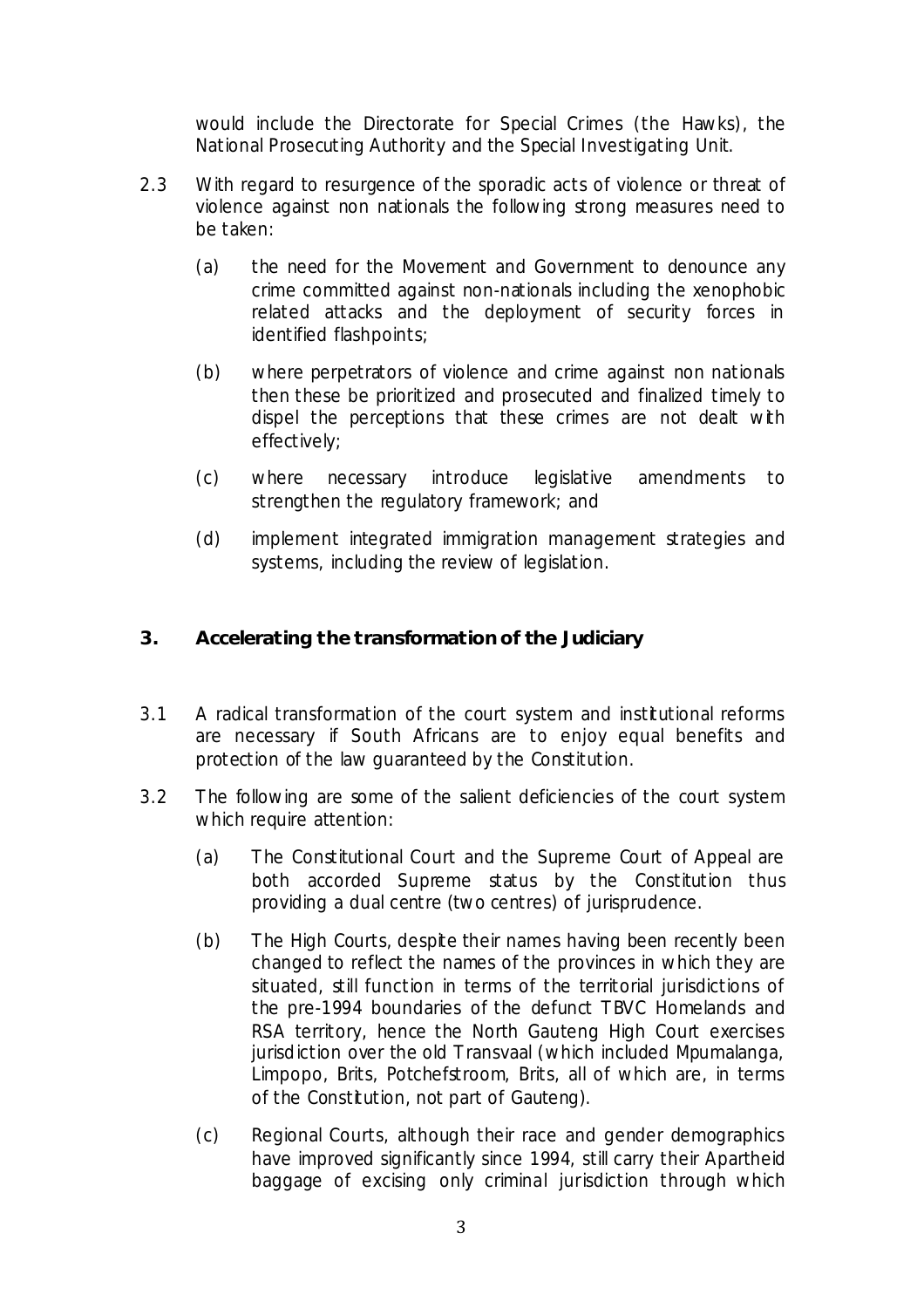these courts were used as tools to deal harshly with offences emanating from the liberation struggle or resistance against the unjust policies of Apartheid government.

- (d) The Magistrates' Courts, although they are the closest point of contact where the majority of our people engage with the legal system, were hugely under resourced in comparison with the High Courts and lacked legitimacy in the eyes of community it served.
- (e) The jurisdictional demarcations of the courts excluded the majority from equal participation in the legal system.
- (f) Obtaining legal redress remained elusive to the poor and the indigent and the courts lacked effective measures to address the needs of the vulnerable members of society.
- 3.3 The institutional and structural defects manifest themselves in a number of ways. Although the courts enjoy adjudicative and decisional independence under the Constitution, they lack institutional accountability and institutional independence which reflects in the following scenarios:
	- (a) whereas the adjudicative accountability is inherent in the appeal and review of the decisions of the court of a lower level by a higher ranking court, the Chief Justice lack authority in law to take administrative control of the judiciary. The are no governance structures to assist him/her in his/her judicial leadership role; and
	- (b) the budget determination and rule making, even in relation to aspects that are closest to judicial functions, remain the preserve of the Executive with no, or limited input from the judiciary;

## **4. Status of the Constitutional Amendment Bill and the Super**

#### **Courts Bill**

- 4.1 The Constitution Amendment Bill, 2010 and the Superior Courts Bill, 2010 were revised to reflect the transformative goals sought to be achieved and both Bills were published for comments. Among others, the Bills provide for:
	- (a) the affirmation of the Constitutional Court as the Apex Court and the Chief Justice as the head of the judiciary;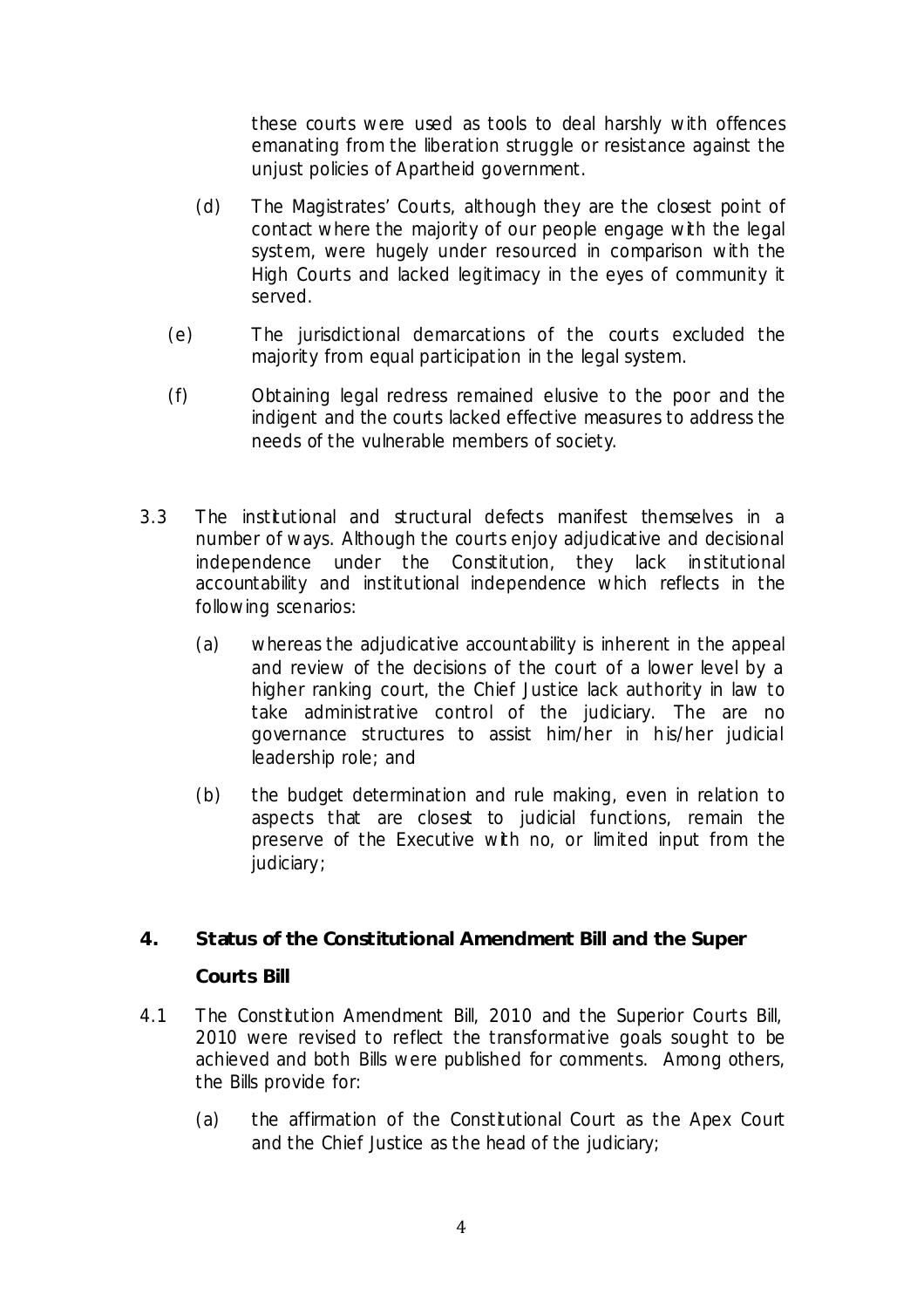- (b) the affirmation of the Chief Justice as the Head of the judiciary and assigning on him or her the power to develop and monitor norms and standards for courts to enhance efficiency of the administration of justice;
- (c) the integration of the Labour Appeal Court and the Labour Court into the Supreme Court of Appeal and the High Court respectively; and
- (d) the substitution of magistrates' courts for the lower courts to make the magistracy part of the judiciary.
- 4.2 Substantive comments on the Bills were received by the deadline of 30 June 2010. Most of the comments relate to the planned relocation of the seat of the Eastern Cape High Court from Grahamstown to Bisho, which appears to have been misunderstood by the business community of Grahamstown. The intended move is not to close the Grahamstown High Court. Government has invested in the infrastructure of the court and it will be insensible to close down the court. What is sought to be achieved is that the majority of the areas in the Eastern Cape province, in particular from the remote poverty stricken areas, are closer to Bisho than Grahamstown. The community of these areas continue to endure hardship created by the demarcations of the past which were based on the segregation policy of the Apartheid government. The Superior Courts Bill seeks to address the effect of this legacy so that people can have true access to justice. The Bisho High Court will be upgraded to provide decent services to the community who are closer, and have easy access to the Bisho High Court, and thereby reduce the huge costs associated with the current seat in Grahamstown.
- 4.3 The Constitution also requires each Provincial legislature to debate the Constitution Amendment Bill and submit its views thereon. The views of the Provincial legislatures are still awaited and will be captured in the evaluation report that will be submitted to Parliament soon to facilitate the Parliamentary process

### **5. Legislation enacted recently and other programmes geared to advance the transformation of the judicial system**

- 5.1 To further promote judicial accountability, the Judicial Service Amendment Act, 2008 enacted by Parliament in 2009 came into operation on 01 June 2010. Among others, the Act provides for:
	- (a) the establishment of comprehensive complaints mechanism to strengthen the capacity of the JSC and the Chief Justice to deal with all forms of complaints against judicial officers, including complaints related to the denial of access to justice to citizens;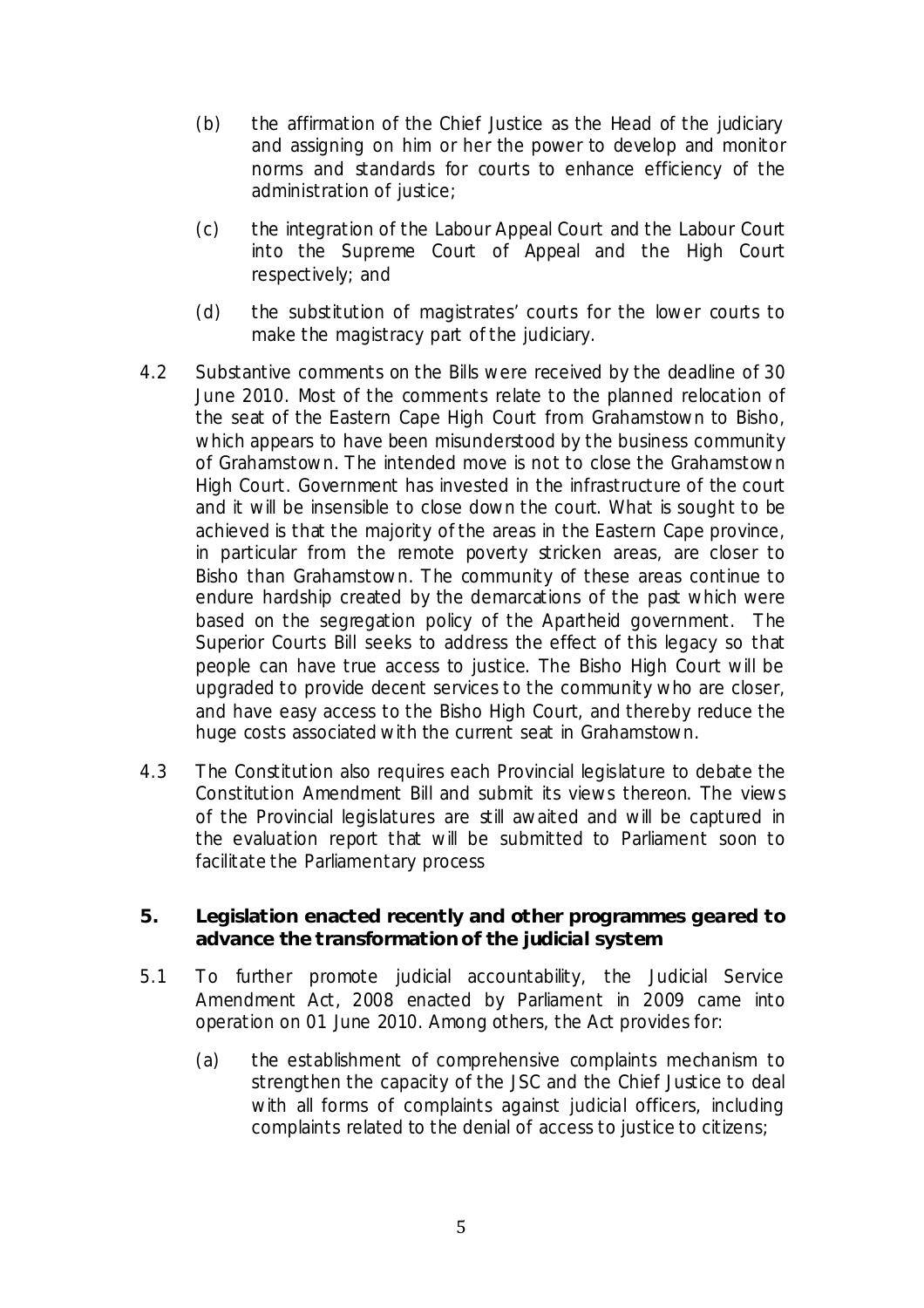- (b) the drafting of the Code of judicial conduct to set acceptable behavioural standards for the judiciary. (The Chief Justice has recently compiled a draft Code, which I will table before Parliament as required by the Act); and
- (c) The disclosure of financial interest by judges to enhance judicial independence and impartiality.
- 5.2 Other Acts that were passed by Parliament recently include the Child Justice Act, 2008. the amendment to the Children's Act 2005 to provide for the needs of children in conflict with the law and those in need of care respectively. The Child Justice Act and the Amendments to the Children's Act were implemented with effect from 01 April 2010. Another significant Act is the Jurisdiction of Regional Courts Amendment Act, 2008 which extends civil jurisdiction to the regional courts as part of the transformation of the lower courts. The latter Act was enacted in 2008 and is due to come into operation in August 2010.
- 5.3 Government continues to build courts in rural and traditionally Black areas, and Branch Courts in the these areas are being upgraded and converted into proper courts to provide full services to the local communities served by these courts. The Branch Courts were established by the old regime in townships and rural areas to provide limited criminal-law services. The conversion of these courts into full services courts is with a view to correct the anomaly of the magisterial districts drawn by the old regime which excluded and marginalised the majority from justice system.

## **6. Court Administration**

- 6.1 South Africa, similarly to most commonwealth countries follows an executive-controlled court administration system which places the administration of courts and control of their budgets under the control of the Minister of Justice and Constitutional Development.
- 6.2 However, when the Constitutional Court was established in 1995, there was deviation from the traditional executive-controlled court administration. The Constitutional Court Complementary Act, 1995 (CCC Act) introduced a shared court administration model which gives the Chief Justice certain administration powers and functions. It is important to consider the circumstances which prevailed at the time the Constitutional Court was established to find the basis for the departure from the traditional executive-led court administration. At the time of the establishment of the Constitutional Court in 1995 the public administration, like courts, was untransformed and it was found appropriate to establish a court administration model that would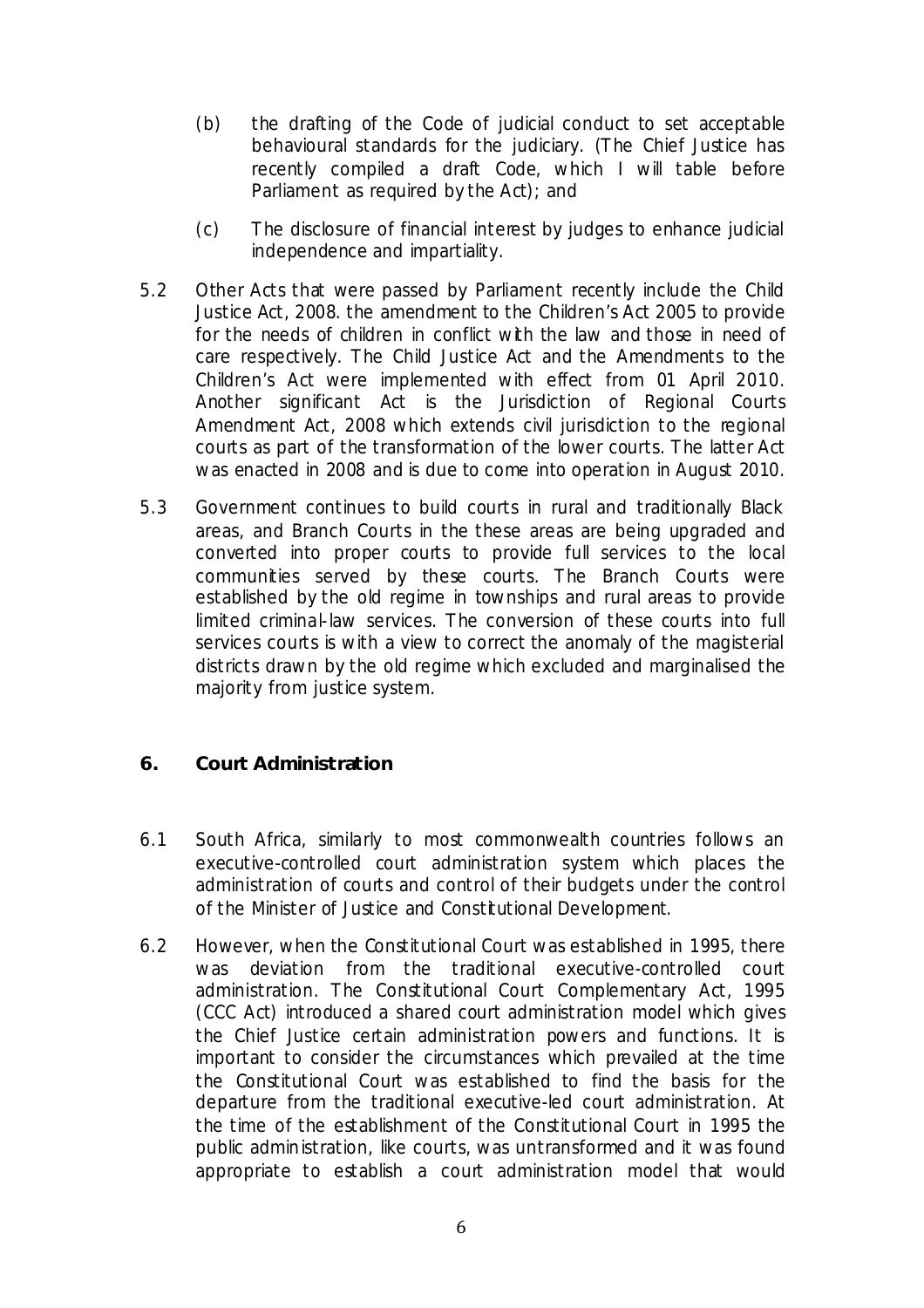enable the Constitutional Court to function efficiently and differently from the other courts in its the transformative role and thereby to free the court from the bureaucratic processes within the executive-led administration.

- 6.3 In terms of the CCC Act, the administration powers and functions assigned to the Chief Justice include the determination of the budget and the appointment of staff for the court and the power to make rules for the court. To provide checks and balances for the limited administration autonomy of the court, in terms of the CCC Act the Chief Justice exercises the administration powers with concurrence of the Minister. The budget determined by the Chief Justice is part of the budget voted by Parliament for the DoJ&CD and financial accountability is placed on the Director-General.
- 6.4 The versions of the Constitution Sixteenth Amendment Act Bill and the Superior Bill which were introduced in 2005 by the previous administration led to a public outcry resulting in the then President withdrawing the Bills, not because the Bills introduced anything new in relation to the executive-controlled court administration, but mainly for the following reasons:
	- (a) the Bills sought to "constitutionalise" court administration by placing the Minister's court administration powers and functions in the Constitution, when presently such powers are contained in national legislation (Supreme Court Act of 1959 and the Magistrates Court Act, 1944); and
	- (b) the Bills sought to erode the shared-court administration model established for the Constitutional Court by placing the administration of the court solely under the Minister.
- 6.5 The Polokwane resolution, in relation to court administration and rule making, restate the policy position in the Constitution Sixteenth Amendment Act Bill and the Superior Bill as they were published in 2005 and depart from the limited administration autonomy of the Constitutional Court. The Polokwane resolution provides that Court Administration and Rule making are the ultimate responsibility of the Minister responsible for the administration of justice. Polokwane further acknowledged that the Chief Justice is the head of the judicial authority and is responsible for the development and implementation of norms and standards for the exercise of judicial functions.
- 6.6 The trends emerging in other democracies indicate the need for the judiciary to take control of their courts if the quest for an efficient and accessible administration of justice is to be realised. It has shown that a judicial officer will have ability of taking control of the court if the judiciary has greater involvement in the administration of aspects that are closely related to the performance of judicial functions, such as arrangement of the sitting of courts and case flow management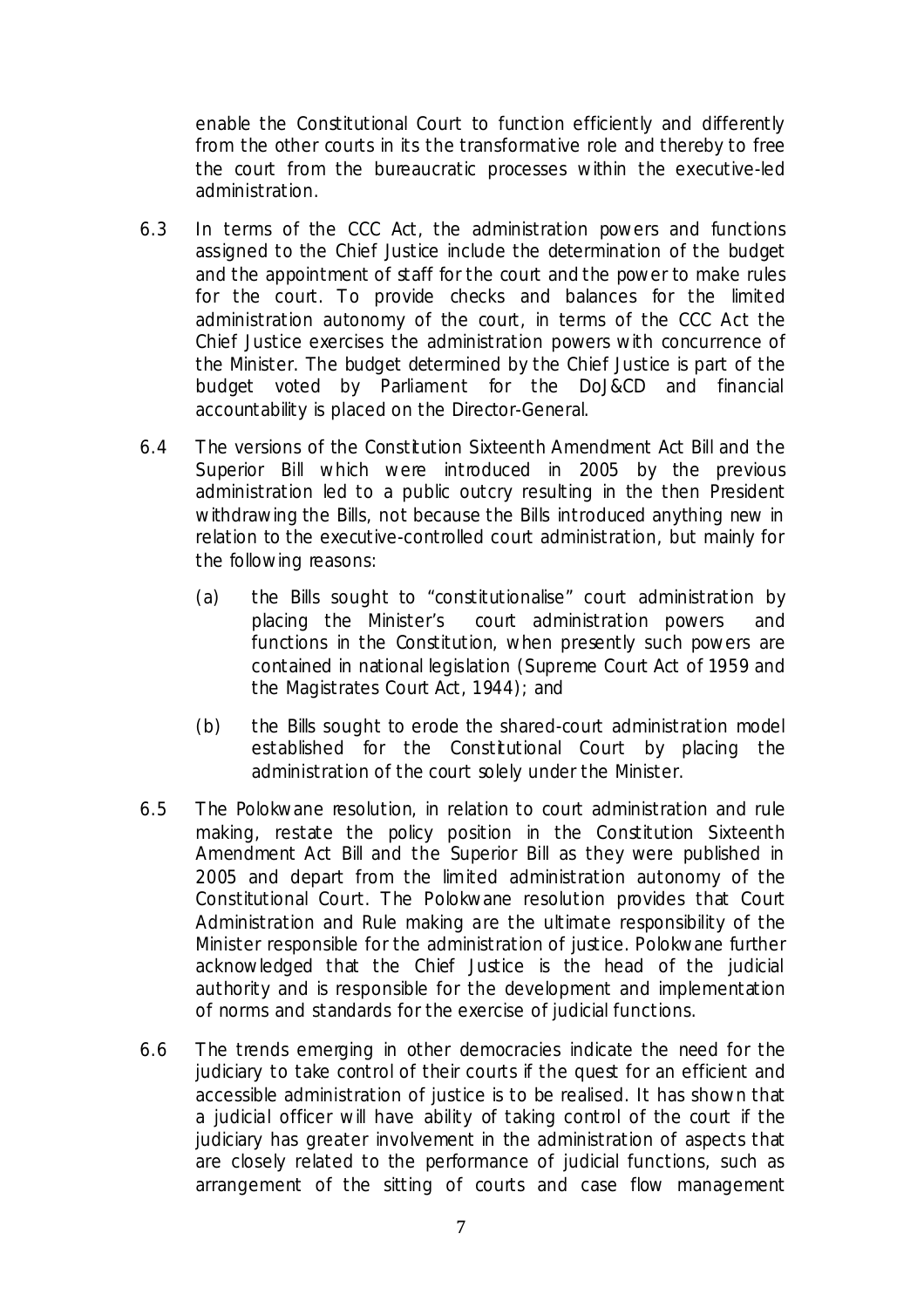functions. The Executive-controlled court administration does not provide adequate opportunities for the involvement of the judiciary in the management of the court.

- 6.7 There is therefore is a need for a debate on these two contested areas of judicial reform and the broader issues on the interpretation of the Constitution within the Movement. At present the debate on the judicial reform on the Constitution occurs outside the political space. The lack of debate within and led by the Movement has not only led to the neo liberal ideologies and the dominant views of the elites influencing the unintended constitutional gains at the expense of social justice and the developmental nature of our democratic State, but reflects a gradual erosion of the tradition of discourse on these fundamental topics within the Movement. We need to remind ourselves that the Constitution is the aftermath of the policy documents generated by the Movement which include –
	- (a) the African Claims of 1943 where aspects of equality and social justice featured prominently
	- (b) the Freedom Charter of 1955 which demanded all to be equal before the law
	- (c) The Constitutional Principles for a Democratic South Africa adopted in 1991 which provided, among others, that all government structures and institutions shall be based on democratic principles, popular participation, accountability and accessibility. A unified South Africa shall not be an overcentralised, impersonal and over bureaucratised country
- 6.8 The concept of court administration and judicial independence within the context of separation of powers have evolved (a fact acknowledged in several court judgments by foreign and our Constitutional Court, some of which had influenced the development of this concept significantly) and jurisdictions which have adopted a constitutional framework similar to ours have redefined and adopted court administration models suited to their circumstances. In the South African context the following major policy developments will have a significant impact on judicial reform, in particular on the choice of the court administration system:
	- (a) the model of our constitutional democracy in which the Constitution reigns supreme has radically changed the role of the courts. While traditionally courts exist to resolve disputes on the basis of law and fact, the power of the courts to strike down legislation made by Parliament (power of judicial review) and the power to review the conduct of the President and the Executive place the courts in delicate relationship with the two Branches of Government;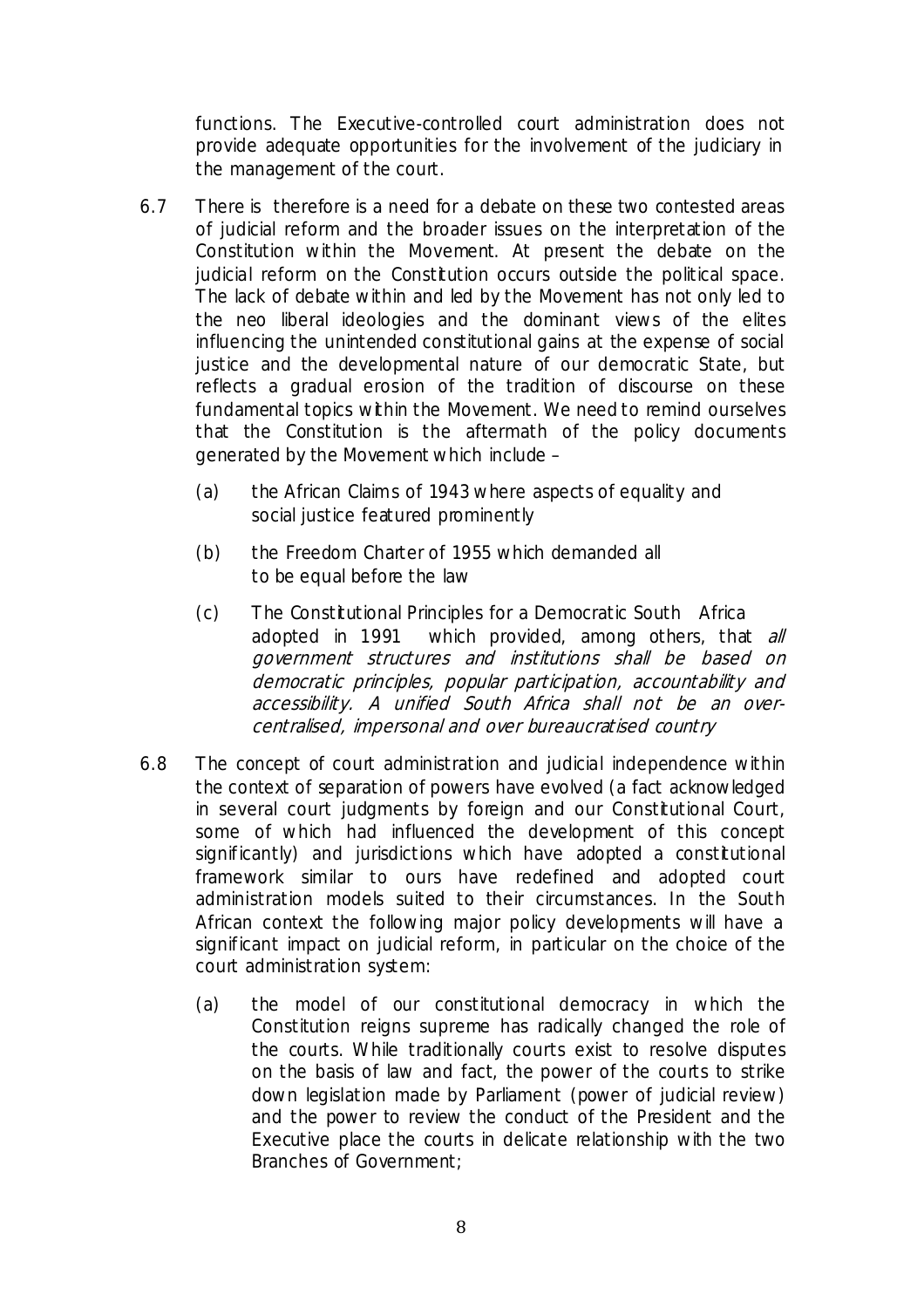- (b) the progressive and enforceable Bill of Rights in our Constitution which describes the character of our developmental State and social justice entrusts upon courts the power to review the programmes of the Executive Branch of government which seek to advance the improvement of the quality of life of people. The example of the decisions of the Constitutional Court in Grootboom (right to housing), TAC Treatment (right to HIV antiviral treatment) and *Nyathi* (enforceability of claims Government) are some of the examples of the extensive power of the courts to encroach into the policy terrain of the Executive within the confines of the Constitution. This places the judiciary in delicate position in relation to the Executive; and
- (c) the trends internationally indicate that institutional reform is necessary if the judiciary is to be accountable. In the South African context, the judiciary as an institution does not have an effective governance framework to exercise accountability which is an essential element of access to justice. It has become a global trend to define the rules of governance by way of a Statute for an effective and efficient judicial administration.
- 6.9 The forum of Heads of Courts, a practice established in the eighties and which the post 1994 leadership of the judiciary continue to use, does not subscribe to any written norms that make the judiciary accountable to the people it serve.
- 6.10 The current model of court administration in terms of which the Executive accounts on behalf of the judiciary has shortcomings. It does not provide any norms or standards in terms of which the Executive exercises its administrative accountability in respect of aspects that are within the preserve of the judiciary;
- 6.11 The current rule making dispensation is fragmented and disjointed. Although in terms of the Constitution the rules of courts are a form of subordinate legislation, Parliament and the Executive have no role in the rule-making for the Constitutional Court assigned by the CCC Act to the Chief Justice. Some of these rules have a huge impact on access to justice. The 1984 legislation (Act on the Rules Board for Courts) assigns the power to make rules for the Magistrates' Courts and High Court on the Rules Board for Courts of Law subject to approval by the Minister. When the Labour Court and the Land Claims Court were established in 1995, they too were given autonomy to make their own rules without the participation of the Executive and the legislature, which is anomalous.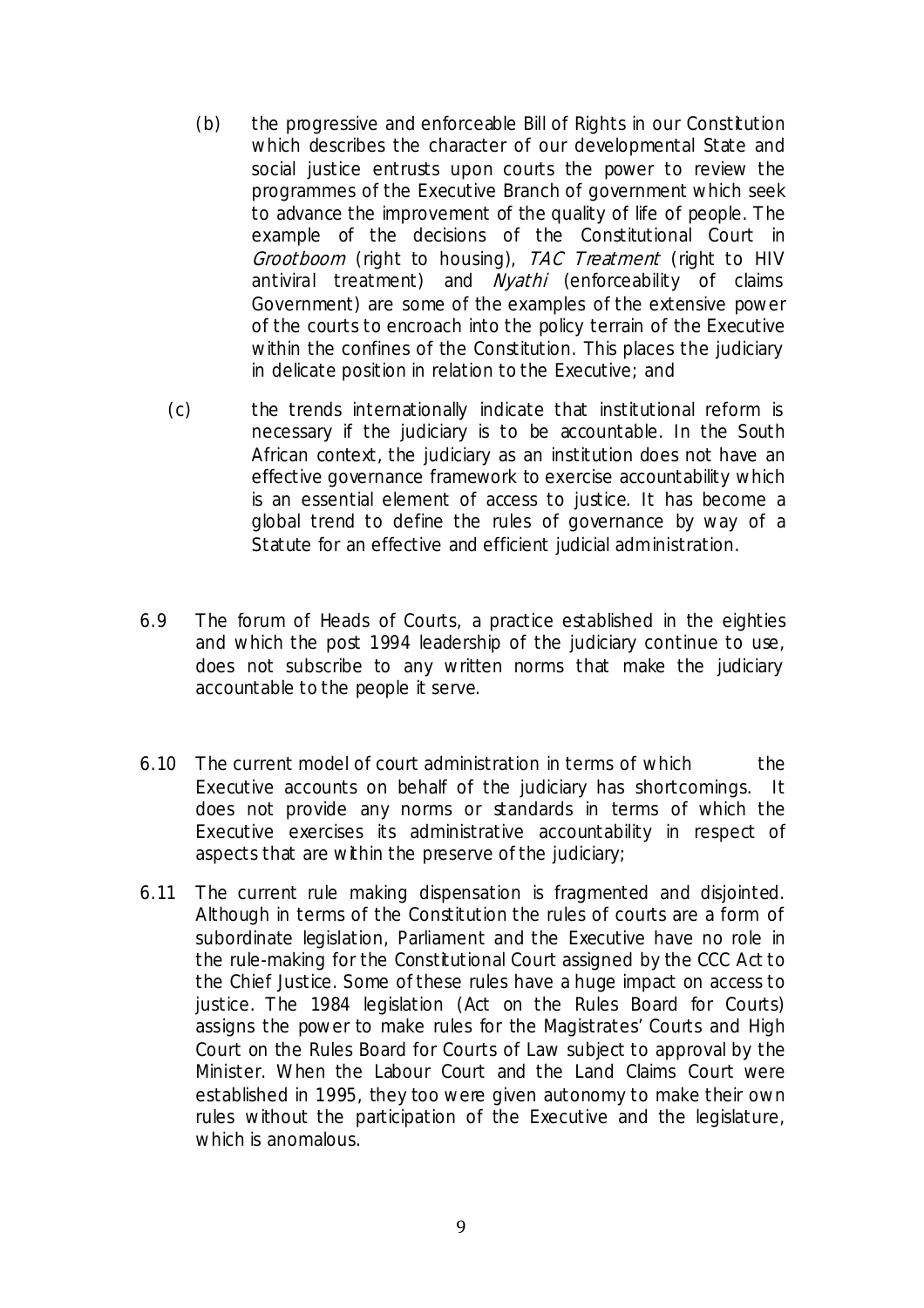6.12 Therefore placing court administration and rule making authority under the Minister as was envisaged in the 2005 Bills and endorsed by the Polokwane resolutions regarding these matters may not be entirely consistent with the separation of powers and the independence of the judiciary principles.

## **7. The existing precedents and models of court administrations**

7.1 There are ample precedents within the South African governance framework and internationally which may be used as a reference point in designing a court administration model suited to our revolutionary and progressive Constitution. Some of the principles applicable to the separate institutional governance model established for Parliament as a separate Branch of Government and the Constitutional Commissions in Chapter 9 of the Constitution may be adapted to fit the desired court administration framework. The unique and delicate position of the judiciary is, in certain respect, similar to Constitutional Commissions whose independence is entrenched in the Constitution. The Auditor-General has, in view of its unique audit oversight over both the Executive and Legislative Branches of Government, underwent a similar transformation process which led to the enactment of the Public Audit Act of 2004 which gives the institution a separate institutional identity and a special mechanism for accounting to Parliament The A-G model is capable of adaptation to the court administration environment.

## **8. The court administration model preferred by the South African judiciary**

- 8.1 The views of the judiciary on the subject is well documented. The conference statements and declarations by judges during the Judges Colloquia of 2000 and 2005, the Judicial Symposium of 2003 and the Judges Conference of 2009 proposes a judicially controlled administration modelled along the US Judicial Administration model, where the judiciary accounts directly to the Congress. The magistrates expressed the same sentiments during the Magistrates' Conference of 2007.
- 8.2 The Chief Justice has recently written a proposal on the subject where he explored different models and suggests a model which suggest substantial changes to the current court administration framework. The proposal gives a useful insight and will enrich the process of developing a model suited to our own environment.
- 8.3 It is important to note that there is no model adopted by any country that will suit the South African circumstances without any adaptation. The nature of the South African constitutional framework and the peculiar position of the judiciary in view of its power of judicial review